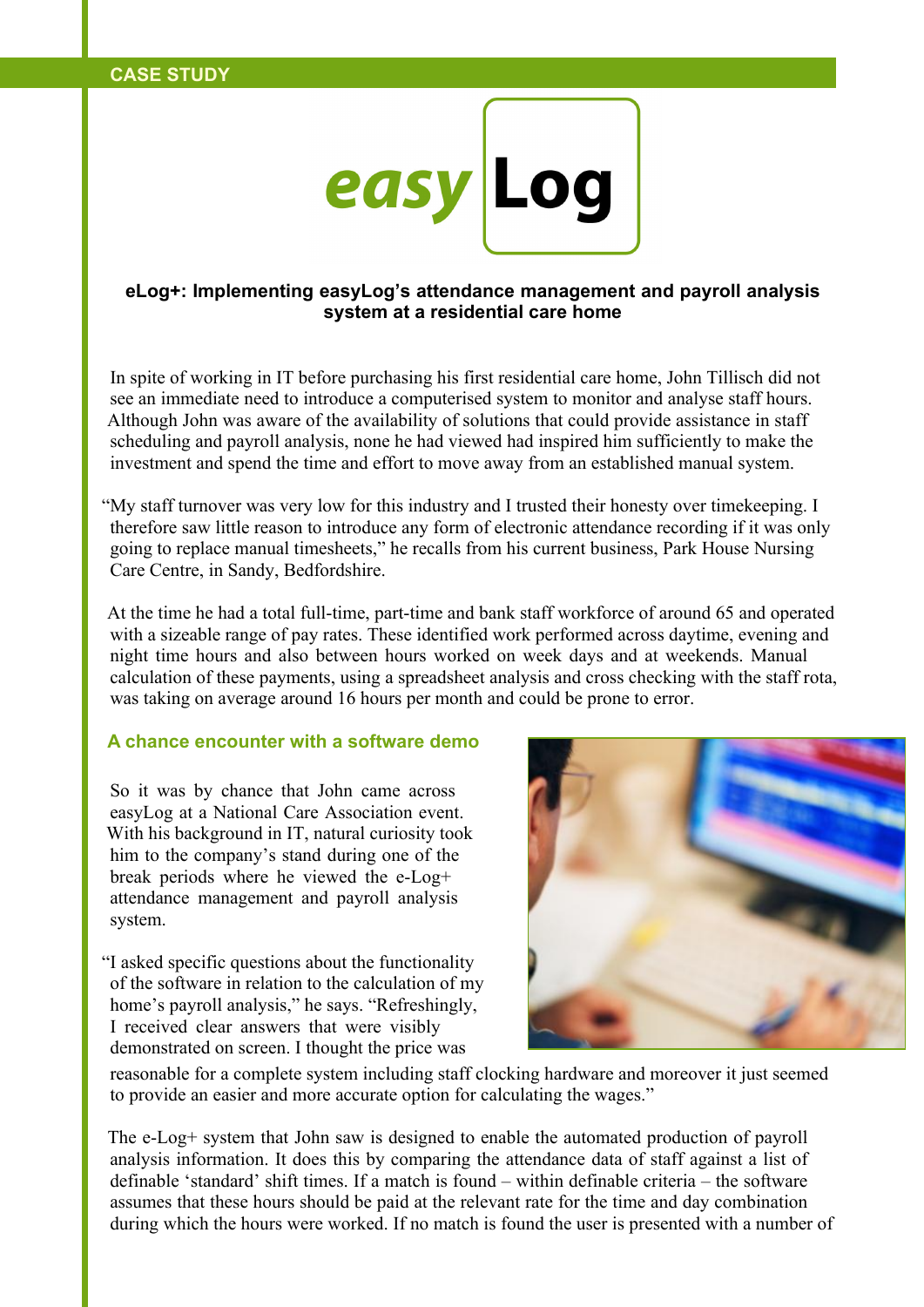

options to pay, part pay or disallow the hours of attendance. The software also provides the functionality to define the number of anticipated or budgeted hours per job function per week and the weekly contracted hours of any employee. Reports automatically compare these figures against the hours to be paid data and show a variance. This provides a check and control against the automatic payment of attended hours.

# **Praise for the easyLog support desk**

A month or so later John bought the e-Log+ software and and a hand scanner for clocking in staff. Although easyLog provides all necessary training and support, John decided that he had sufficient computer knowledge and experience to implement the system largely himself knowing that he could seek assistance when necessary from our telephone support desk.

"The support staff responded quickly and were very helpful in getting things set up, especially in relation to the staff clocking hardware and then subsequently regarding the specifics of configuring the software to fit with the pay analysis I required," he comments.

# **A company that cares about its products and its clients**



At one stage a copy of the software data was e-mailed to easyLog so that a member of the support team could run the analysis routine in parallel with the care home. This enabled the support team to have an exact understanding of the specific pay hours information that was expected and how, correspondingly, any required parameters needed to be adjusted or implemented to deliver this. As John says, "My dealings with easyLog have always shown that the company cares about its products and its clients and they want to make sure that I am a happy customer."

Although the software is designed to automate the process of wage calculation, it also contains sufficient flexibility to allow for inevitable human error, John explains.

"Of course there are odd occasions when an employee forgets to record their attendance at the terminal. I found the 'analyse clockings' function very useful in reviewing the electronic timesheet data prior to running the analysis. It highlights any attendance anomalies within a period and suggests a 'best guess' clocking time, which I can then accept or insert an alternative."

# **Useful data that inspires complete confidence**

The integration of  $e$ -log+ into the administration processes at the home meant that the calculation of the monthly payroll could be moved in-house from being outsourced to a bureau. The payroll